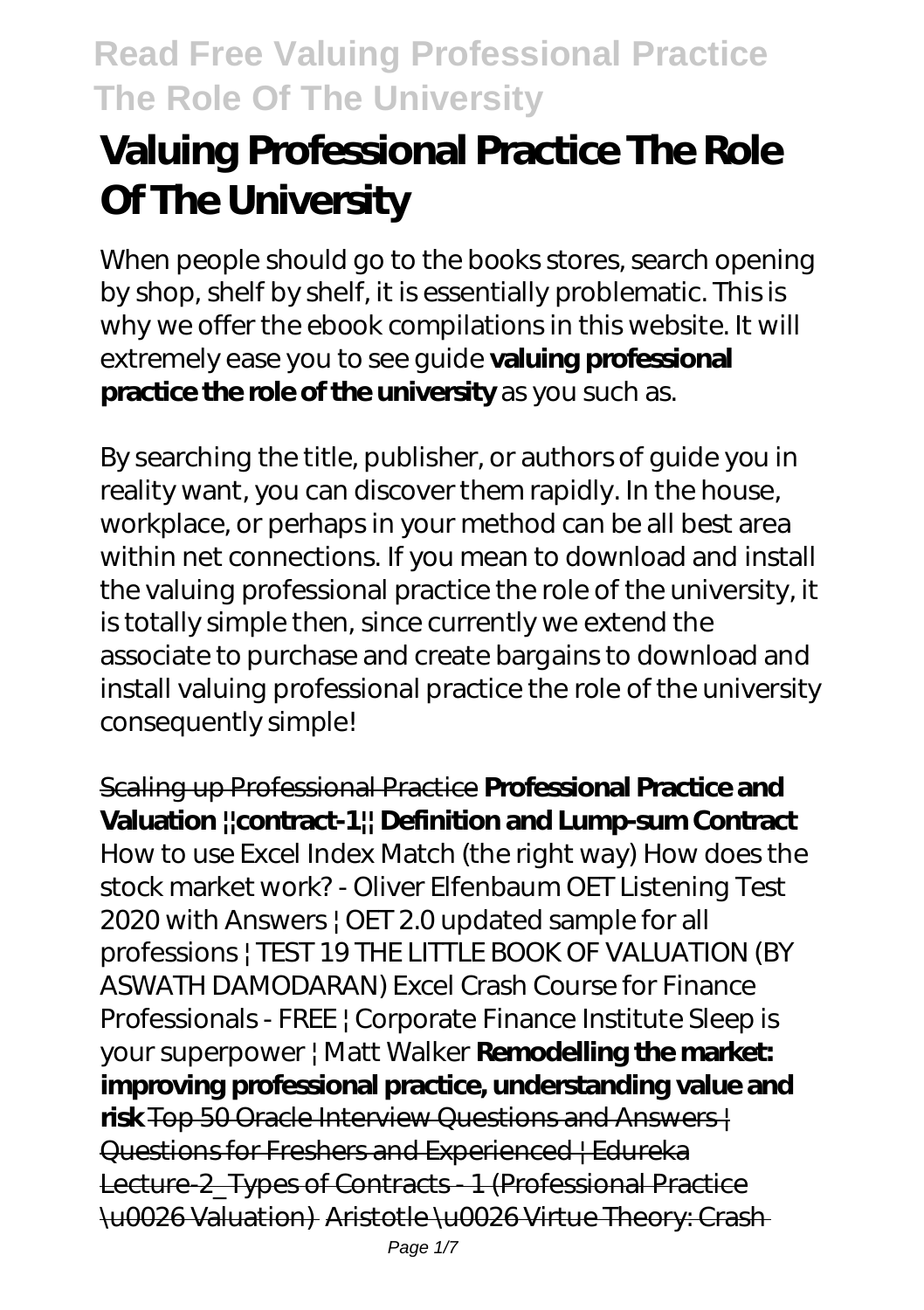Course Philosophy #38 How to Identify \u0026 Value Antique Glassware Bargains by Dr. Lori Valuation in Four Lessons | Aswath Damodaran | Talks at Google Change your mindset, change the game | Dr. Alia Crum | TEDxTraverseCity Valuables Found at Estate Sales - Ceramics, Dishes, \u0026 more by Dr. Lori *Pricing Vintage \u0026 Antique Glassware - Bowls, Cups, Pitchers, Bottles \u0026 more by Dr. Lori Price \u0026 Identify Valuable Ceramics \u0026 Pottery Antiques by Dr. Lori* Secrets to Price and Identify Art Prints by Dr. Lori **Two Drawing Exercises to Improve your Skills Immediately (Warm-up + Isolating Shapes)** How to get BETTER at DRAWING! - 6 things you NEED to know.

This Guy Can Teach You How to Memorize Anything The Clutter Fairy Weekly #43 - Money, Money, Money: The Problem with Monetary Value **The Art of Investing | François Rochon | Talks at Google Amazon Empire: The Rise and Reign of Jeff Bezos (full film) | FRONTLINE The Dark Side of Valuation: India Business Forum**

Azure Full Course - Learn Microsoft Azure in 8 Hours | Azure Tutorial For Beginners | EdurekaGrit: the power of passion and perseverance | Angela Lee Duckworth How to Shade with PENCIL for BEGINNERS *Valuing Professional Practice The Role*

Valuing your role and others. Research carried out by the RCN has shown that good teams: are creative in the way they organise services. make sound decisions. respond effectively to sudden changes. provide high-quality services to patients/dients. But good teams don't just 'happen'.

*Valuing your role and others | First Steps | RCN* A professional doctorate should be a different type of doctorate to the PhD; there is no point in having it exist as a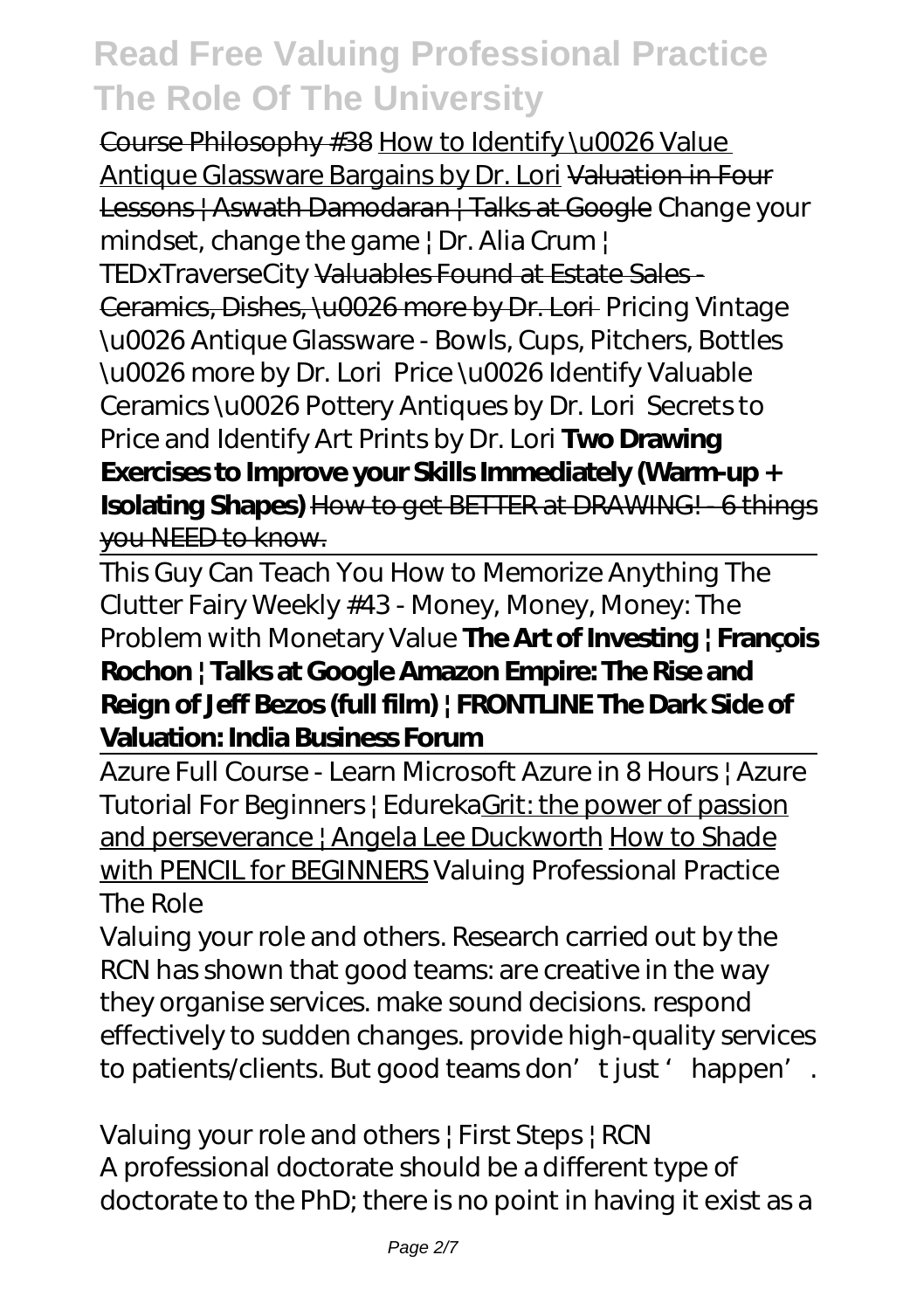weaker version of the PhD. The central feature of that difference is that professional doctorates should value other types of knowledge, namely knowledge of and in professional practice.

#### *CiteSeerX — VALUING PROFESSIONAL PRACTICE: THE ROLE OF THE ...*

7. Professional practice life expectancy and value. A professional practice may have a shorter expected life span than other service businesses. This affects how you do income projections for the practice. And the income projections form the basis of such business valuation methods as Discounted Cash Flow. Importantly, the assumption of perpetual income stream may not be appropriate when valuing a professional practice. This reduces the practice' s residual value.

*7 Key factors in professional practice valuation ...* Acces PDF Valuing Professional Practice The Role Of The University Valuing Professional Practice The Role Of The University When somebody should go to the book stores, search establishment by shop, shelf by shelf, it is in reality problematic. This is why we allow the book compilations in this website. It will utterly ease

*Valuing Professional Practice The Role Of The University* Your professional role and value base It's important to understand the professional value and ethics bases that underpin the social work profession itself. Explore the context in which professional practice operates and learn about the role of law and policy, and working in a diverse society. Your professional role and value base

*Ethics, Values and Diversity | Social Work Toolkit* Page 3/7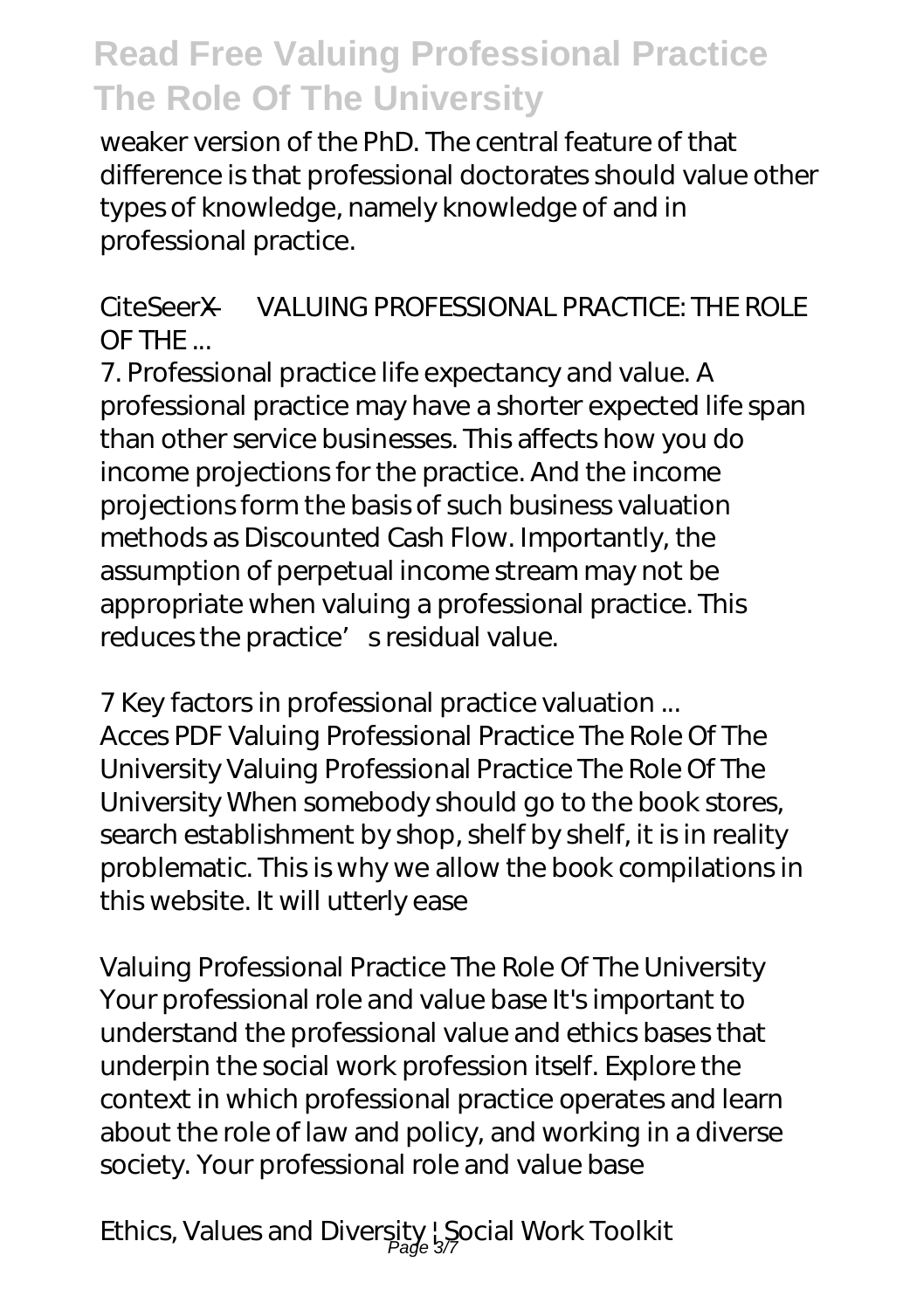As people professionals, it's critical that we value people and put them at the centre of our approach - balancing consideration, compassion and fairness, and supporting others to do so. We have a key role to play in organisations to build a sense of shared purpose, and to give people a meaningful voice on matters that affect their working lives. In working alongside managers and leaders, people professionals will work to encourage a culture of trust, people development and well-being, to ...

#### *Valuing people | CIPD Profession Map*

Students may increase their commitment to professional values directly through role playing and indirectly through observing behaviors related to professional values . Nursing educators are effective role models because of their clinical skills, sense of responsibility, professional commitment, and personal characteristics such as kindness, flexibility, and honesty.

*The importance of professional values from nursing ...* Valuing as well as respecting social, cultural and ecological diversity and promoting the principles and practices of local and global citizenship for all learners. Demonstrating a commitment to engaging learners in real world issues to enhance learning experiences and outcomes, and to encourage learning our way to a better future.

*Professional values into action | General Teaching Council ...* how their individual role and objectives contributed to the achievement of the University' s strategic objectives. The University' soverall objectives are articulated via the University Strategy. The Values for Working Together and the Professional Behaviours outlined in this document complement this, and together help to provide clarity about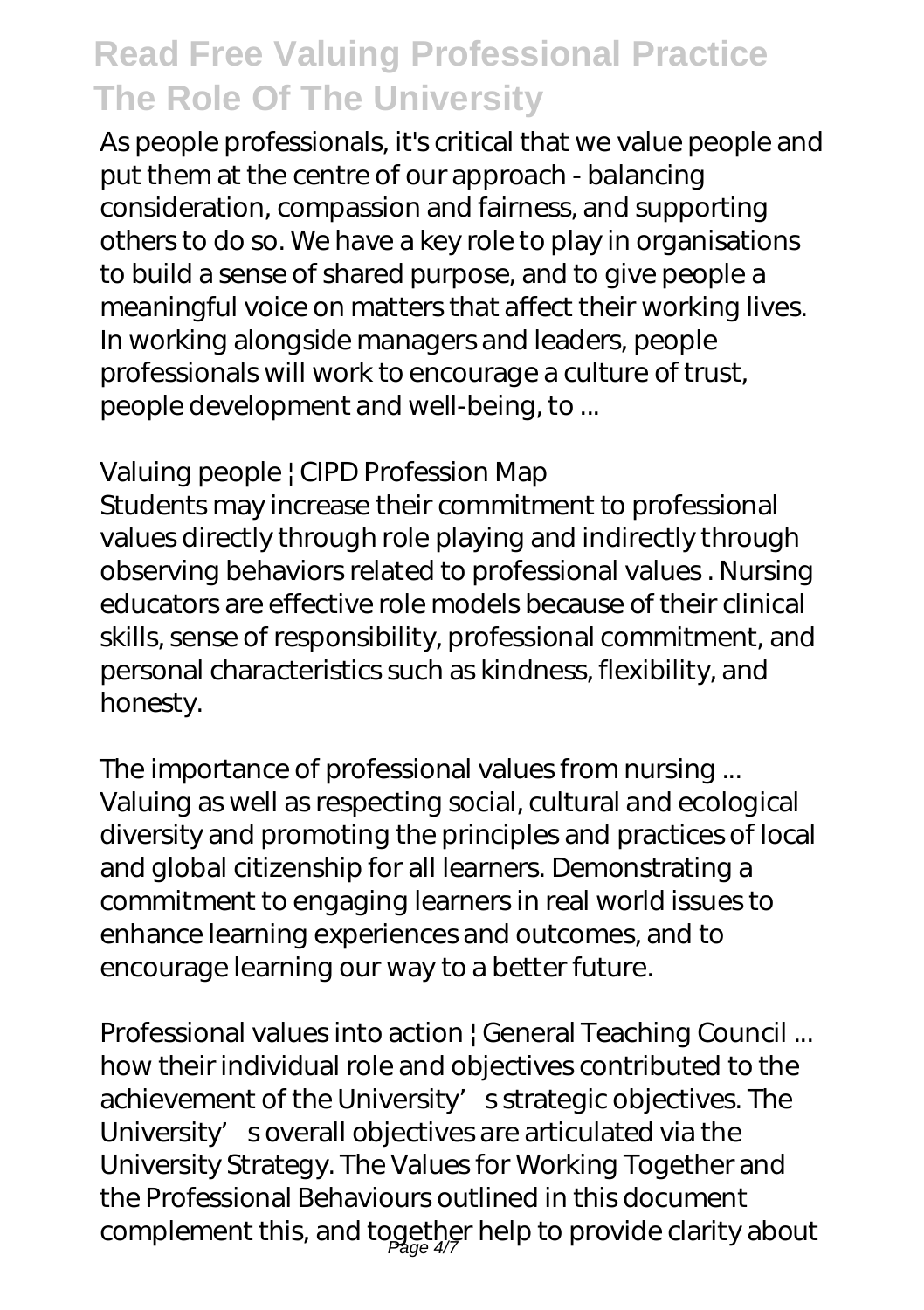*Values for Working Together and Professional Behaviours* Our core role is to regulate, and to ensure we regulate as well as possible, we proactively support our professions. This means creating resources that are useful throughout your career as a nurse, midwife or nursing associate, helping you to deliver our standards and address future challenges.

#### *The Code: Professional standards of practice and behaviour ...*

Your core team members care passionately about doing work that helps others. They value teamwork, and they're always willing to pitch in or stay late if someone is behind on an important deadline. This has led to a culture of trust, friendliness, and mutual respect within the team. Brandon, on the other hand, wants to climb the corporate ladder.

#### *Understanding Workplace Values - Importance of Culture Fit ...*

Reflective Practice is an essential part of developing new skills, but at a deeper level it grows the capacity of the individual to respond to challenges, make timely decisions, manage emotions, conduct productive relationships and cope with stress.

#### *What is Reflective Practice? What is the role of ...*

VALUING PROFESSIONAL PRACTICE: THE ROLE OF THE UNIVERSITY IN PROFESSIONAL DOCTORATES Clive Morley ABSTRACT Professional doctorates in Australian universities have been a growing and

#### *VALUING PROFESSIONAL PRACTICE: THE ROLE OF THE UNIVERSITY ...*

 $\text{\textdegree}$  Practising in a professional manner requires that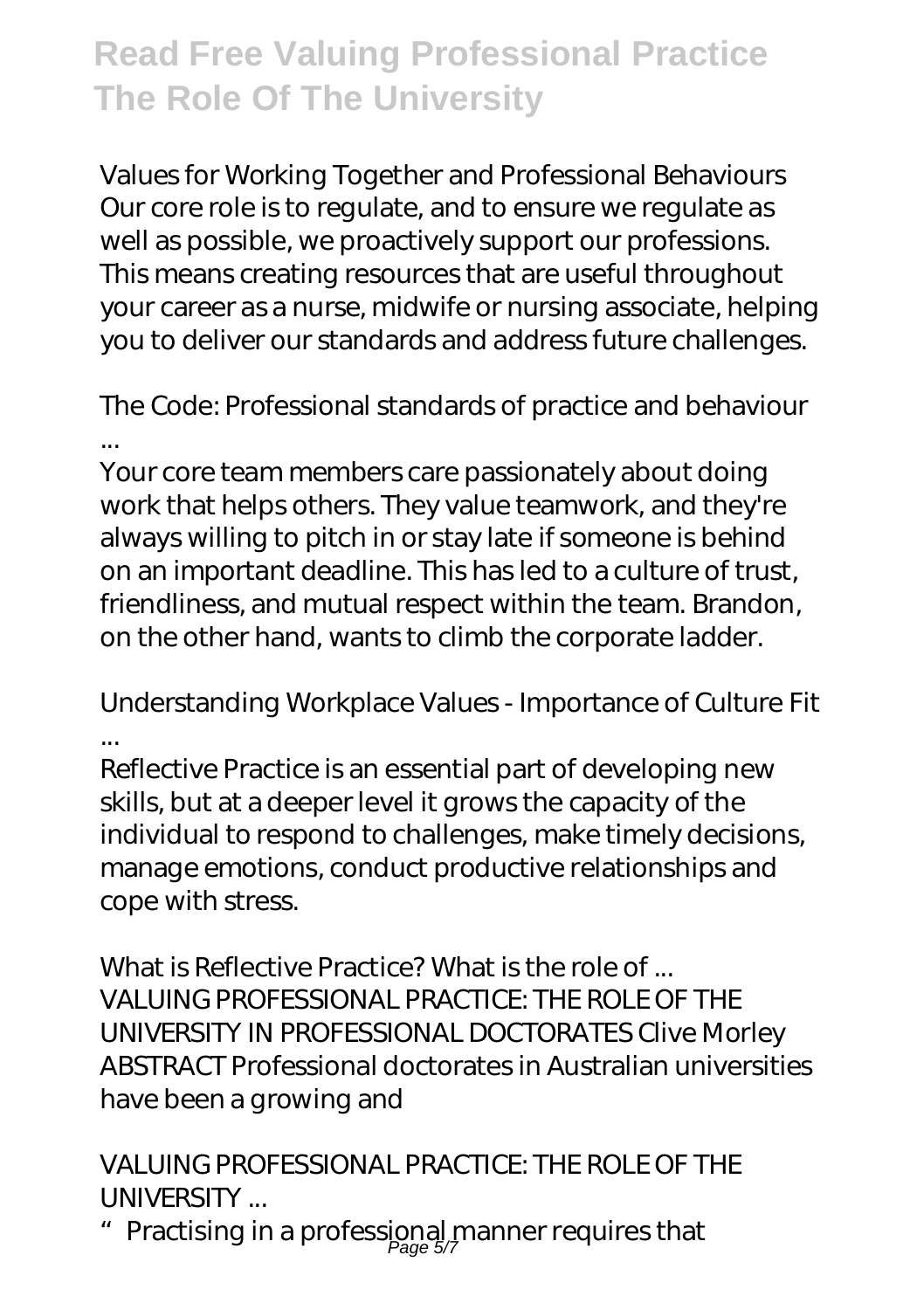individuals have skills, knowledge, values and attitudes appropriate to their role and responsibility within the setting. In addition, it requires regular reflection upon practice and engagement in supported, ongoing professional development." (Siolta, 2006)

#### *Professional Practice in the Early Years*

Our values and behaviours will shape our culture, influencing the work we do and how we do it. Our values are important to us. They guide the way we behave, individually and together, and give us a firm foundation to promote excellence in nursing and midwifery for the benefit of the public. We've aligned these to our strategic aims.

*Our values and behaviours - Nursing and Midwifery Council* The role of the professional Early Years Practitioner is vital in ensuring all children are meeting their personal developmental goals, and achieving the highest standard of learning available. Another role of the practitioner is the "key person".

*The Importance of a professional Early Years Practitioner* The broad technical guidance provided in standardised people management processes and practices is intended to help organisations better understand their role in the network of relationships between employees, contractors, volunteers, supply-chain partners and customers.

#### *HR and Standards | Factsheets | CIPD*

In its application to the role of mentorship and student contribution to practice, it helps to realise the differing roles of the mentor, student nurse and the team and identify opportunities to enhance practice learning. Willis (2015) speaks of the mentor ' badge of honour'.